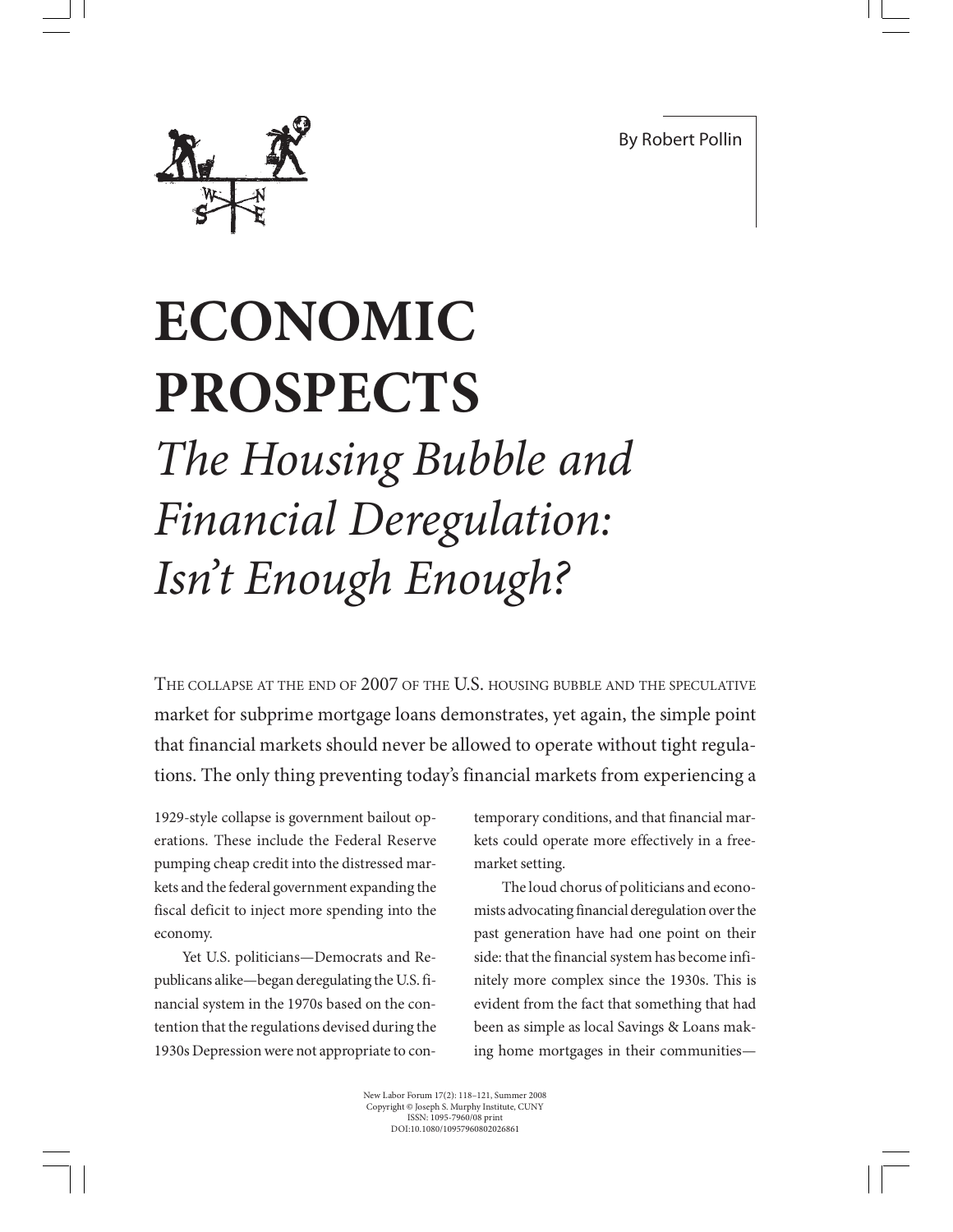recall Jimmy Stewart in *It's a Wonderful Life* has now been converted into a speculative global market. But it doesn't follow that, because the old regulations had become outmoded, financial markets should be free to operate unregulated. What we really need is a new regulatory system that, given current conditions, is capable of promoting both financial market stability and widespread access to affordable credit.

## **HOW DID WE GET HERE?**

HERE ARE NEW ASPECTS OF THIS MOST RECENT financial crisis relative to the scores of pre-HERE ARE NEW ASPECTS OF THIS MOST RECENT vious crises that have erupted regularly throughout the history of capitalism. The most prominent new feature resulted from something that was supposed to benefit working families—that is, creating opportunities for families with less than stellar credit records to obtain mortgages and buy their own homes. These opportunities for "subprime" borrowers emerged after Wall Street began bundling together thousands of mortgages and treating the bundles as securities that, like stocks and bonds, could trade freely on global financial markets.

The idea behind bundling mortgages into marketable securities is that the local bank or S&L that lends you money to buy a home does not hold onto your loan once you get your money. Rather, they sell the loan to a big financial institution, like the government-sponsored agencies Fannie Mae or Freddie Mac, who, in turn, bundle thousands of individual mortgages into securities. Fannie or Freddie then sell these mortgage-backed securities to banks, hedge funds, and other market players.

When thousands of mortgages are packaged into one security, the dangers of lending to higher-risk subprime borrowers were supposed to decline. This is because, within a large portfolio of mortgages, the losses that lenders would incur from the small share of borrowers who are delinquent or in default would be offset by the much larger proportion of borrowers who are making payments on time.

But the logic here is deeply flawed. Citigroup and Merrill Lynch were two of the biggest global players in this market, holding huge pools of subprime mortgages. But it never followed that the riskiness of their holdings should diminish as a result. In fact, the opposite turns out to have been the case—that the fortunes of most subprime borrowers rose and fell together with the housing market's boom and bust cycle. The difficulties that borrowers faced of meeting monthly payments were pervasive, not a matter of isolated individual cases. Citigroup and Merrill both experienced unprecedented losses in 2007 as a result.

## **UNREGULATED CAPITALISM BREEDS FINANCIAL CRISES**

PARTICULARS ASIDE, THERE'S AN AWFUL LOT about the current financial crisis that is familiar. After all, it was only in 2001 that the U.S. stock market crashed, after having been driven during the late 1990s to unprecedented levels of speculative frenzy by the dot.com boom. A global financial crisis emerged in East Asia in 1997-98, and spread rapidly from there. The sure-thing investment then was securities markets in developing countries. The U.S. hedge fund Long Term Capital Management guided by 3 economics Nobel Laureates specializing in finance on their board of directors collapsed in that crisis, requiring a \$4 billion bailout from other Wall Street firms to prevent a market meltdown. More generally, Charles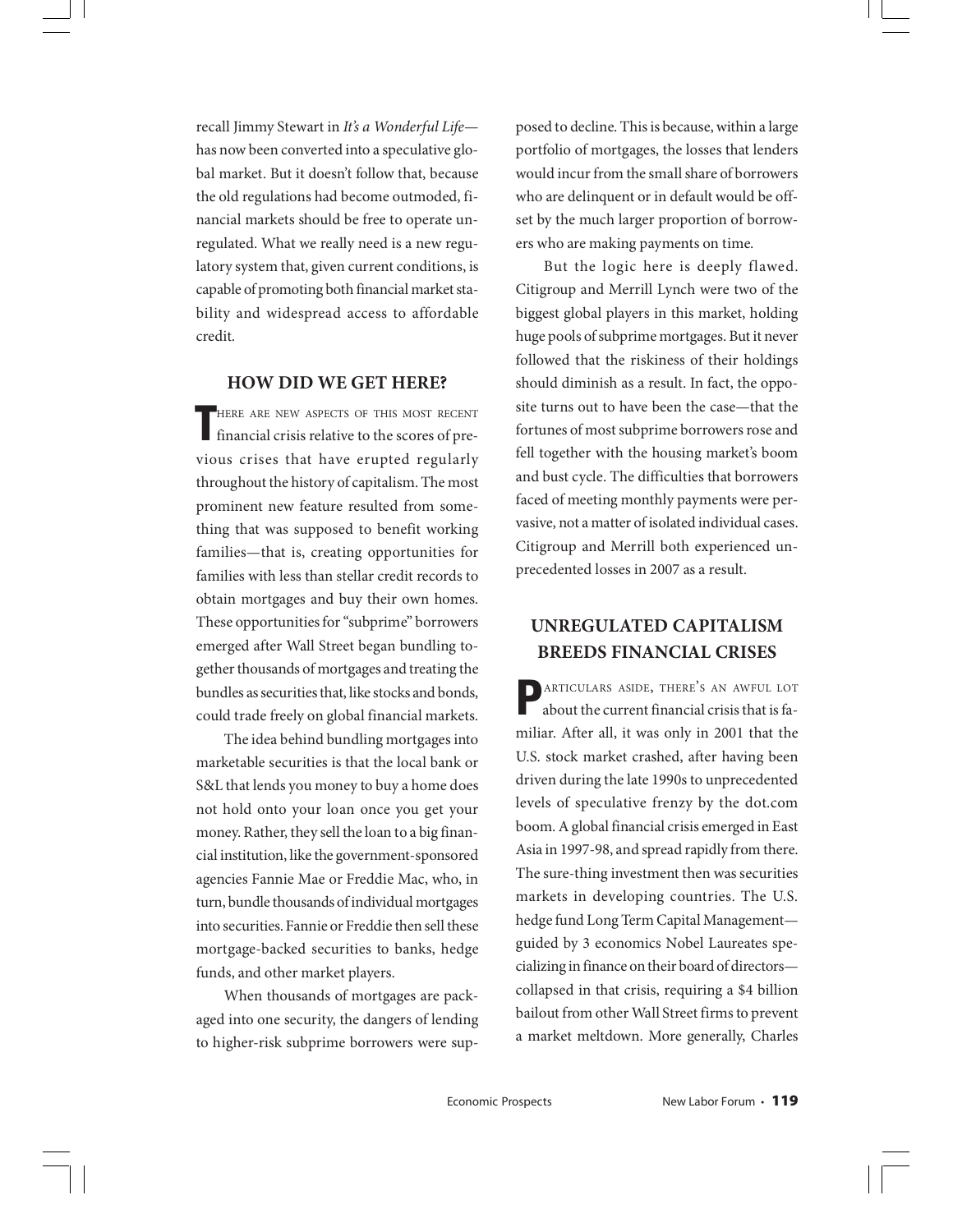Kindleberger's classic book, *Manias, Panics and Crashes* documents that, from 1725 onward, financial crises have occurred throughout the Western capitalist economies at an average rate of about one every 8.5 years.

The most severe instance of an overwrought financial market leading to an overall economic calamity was the Roaring Twenties, which produced the 1929 Wall Street crash. This in turn led to a collapse of the U.S. banking system, with the consequent disappearance between 1929–33 of nearly 40 percent of the nation's banks.

Roosevelt's New Deal government put in place an extensive system of financial regulations in the United States in this historical context. The single most important initiative was the Glass-Steagall Act of 1933, which divided up the banking industry into two distinct segments, "commercial" and "investment" banking. Commercial banks were limited to the relatively humdrum tasks of accepting deposits, managing checking accounts and making business loans. Commercial banks would also be monitored by the newly-formed Federal Deposit Insurance Corporation. FDIC provided government-sponsored deposit insurance for the banks in exchange for the banks accepting close scrutiny of their activities. Investment banks, by contrast, were free to invest their clients' money on Wall Street and other high-risk activities, but had to steer clear of the commercial banks.

Similar regulations were imposed on Savings & Loans in 1932, and continued to operate through the 1970s. In particular, under the old regulatory regime, mortgage loans in the U.S. could be issued only by Savings & Loans and related institutions. The government regulated the rates S&Ls could charge on mortgages, and the S&Ls were prohibited from holding highly speculative assets in their portfolios.

These and similar regulations faced by banks and securities markets worked. From the end of World War II to the mid-1970s, financial markets were much more stable than in any previous phase of capitalism. This historical period is widely recognized as having been the "golden age of capitalism" in the advanced Western economies. Economic growth was relatively rapid and stable, unemployment was low, average real wages were rising, and poverty fell. The financial regulatory system was certainly not responsible for all these positive developments. But it was a significant contributor.

But even during the New Deal years themselves, financial market titans were already fighting vehemently to eliminate, or at least defang, the regulations. Starting in the 1970s and continuing to the present, they have almost always gotten their way. As a result, our now largely unregulated financial markets operate according to their own self-destructive logic.

Taking our current crisis as a case in point, when market players became convinced that subprime mortgage lending had become a much safer bet through "securitizing" these loans, money rapidly flowed into the market. Housing prices rose as a result, seeming to create new wealth out of thin air for homeowners. Loan officers earned handsome commissions from bringing new customers to their banks. These officers did not have to return their commissions two years later when the loans, now held perhaps by a Swiss hedge fund, went sour. Market bulls grew rich while bears seemed outof-step. For a time, overoptimistic expectations became self-fulfilling.